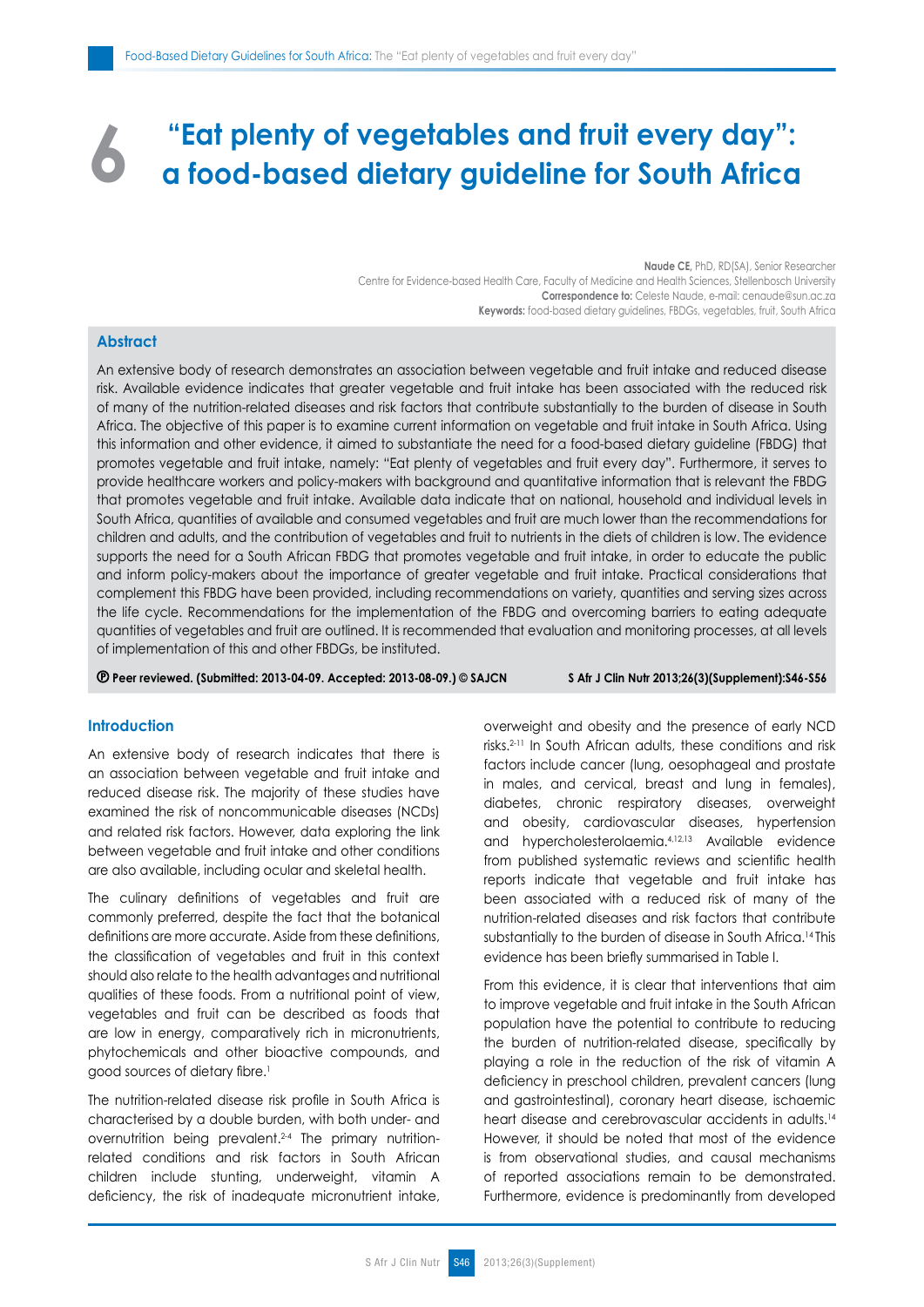#### Table I: Evidence from systematic reviews and scientific reports on the relationship between nutrition-related diseases and risks that are prevalent in South Africa, and vegetable and fruit intake<sup>14</sup>

| <b>Nutrition-related</b><br>diseases and<br><b>risks</b> | <b>Evidence from systematic reviews and</b><br>scientific reports                                                                                                                                                                                                                                             | <b>Findings in brief and comments</b>                                                                                                                                                                                                                                                                                                                                                                                                                                           |  |  |  |  |
|----------------------------------------------------------|---------------------------------------------------------------------------------------------------------------------------------------------------------------------------------------------------------------------------------------------------------------------------------------------------------------|---------------------------------------------------------------------------------------------------------------------------------------------------------------------------------------------------------------------------------------------------------------------------------------------------------------------------------------------------------------------------------------------------------------------------------------------------------------------------------|--|--|--|--|
| Preschool children (< 5 years)                           |                                                                                                                                                                                                                                                                                                               |                                                                                                                                                                                                                                                                                                                                                                                                                                                                                 |  |  |  |  |
| Vitamin A<br>deficiency                                  | Systematic review of intervention studies <sup>15</sup>                                                                                                                                                                                                                                                       | • Increased intake of vitamin-A rich vegetables and fruit can<br>improve biochemical vitamin A status.<br>• Two single intervention studies in South Africa <sup>16,17</sup> reported that<br>an increased intake of vitamin-A rich vegetables and fruit can<br>improve vitamin A intake.                                                                                                                                                                                       |  |  |  |  |
| <b>Adiposity</b>                                         | Systematic review, <sup>18</sup> including two longitudinal<br>studies in preschool children <sup>19,20</sup>                                                                                                                                                                                                 | • There is no association between vegetable and fruit intake and<br>adiposity.<br>• There is a positive association between vegetables and fruit and<br>adiposity in children who are at risk of overweight and obesity.<br>• There is limited evidence available.                                                                                                                                                                                                              |  |  |  |  |
| School-going children and adults (> 5 years)             |                                                                                                                                                                                                                                                                                                               |                                                                                                                                                                                                                                                                                                                                                                                                                                                                                 |  |  |  |  |
| Cancer                                                   | $\bullet$ AICR report <sup>21</sup><br>• Systematic reviews of cohort and case-<br>control studies <sup>22-27</sup><br>• WHO Global Health Risks Report <sup>28</sup><br>• WHO Comparative Quantification of Health<br>Risks study <sup>29</sup><br>• South African Comparative Risk Assessment <sup>30</sup> | • Vegetable and fruit intake is associated with a reduced risk of<br>cancer, specifically lung and gastrointestinal cancer.<br>• There are mostly dose-response relationships.<br>• A proportion of cancer-related burden of disease globally and in<br>South Africa can be attributed to a low vegetable and fruit intake.                                                                                                                                                     |  |  |  |  |
| Cardiovascular<br>disease                                | • Systematic review of cohort studies <sup>29,31-35</sup><br>• WHO Global Health Risks Report <sup>28</sup><br>• WHO Comparative Quantification of Health<br>Risks study <sup>29</sup><br>• South African Comparative Risk Assessment <sup>30</sup>                                                           | • Vegetable and fruit intake is inversely associated with coronary<br>heart disease.<br>• Vegetable and fruit intake is inversely associated with the risk of<br>ischaemic heart disease and CVAs.<br>• There are mostly dose-response relationships.<br>• A proportion of the cardiovascular disease-related burden<br>of disease globally and in South Africa is attributable to low<br>vegetable and fruit intake, especially ischaemic heart disease and<br>ischaemic CVAs. |  |  |  |  |
| mellitus                                                 | Type 2 diabetes Systematic reviews of cohort studies <sup>36,37</sup>                                                                                                                                                                                                                                         | • There is no association between vegetable and fruit intake and<br>type 2 diabetes mellitus risk.<br>• The intake of green leafy vegetables is inversely associated with<br>type 2 diabetes mellitus risk.<br>• There is limited evidence available.                                                                                                                                                                                                                           |  |  |  |  |
| Obesity and<br>adiposity                                 | Systematic reviews of experimental and<br>longitudinal studies <sup>18,38</sup>                                                                                                                                                                                                                               | • There are modest inverse associations between vegetable and<br>fruit intake and adiposity, weight gain and the risk of overweight<br>and obesity.<br>• There is no association between vegetable and fruit intake and<br>body weight.<br>• The evidence is conflicting.<br>• The clinical significance may be regarded as questionable.                                                                                                                                       |  |  |  |  |

AICR: American Institute for Cancer Research; CVA: cerebrovascular accidents; WHO: World Health Organisation

countries, with less data from the developing world. Consequently, risk estimates may be influenced by the varying prevalence of confounding risk factors, like smoking, obesity and infections, in developing countries such as South Africa. These findings support the need to promote optimal vegetable and fruit intake in South Africa.

Food-based dietary guidelines (FBDGs) have been promoted globally as an important part of national food and nutrition policies to educate the public and inform policy-makers about a healthy diet.39 In line with these recommendations "Eat plenty of vegetables and fruit every day" was included in the first set of FBDGs adopted by the National Department of Health in South Africa in 2003.40 The need to revise these FBDGs was identified by a national working group in 2011. Therefore, the objective of this paper is to examine current information on vegetable and fruit intake in South Africa. Using this information and other evidence, it aims to substantiate the need for the inclusion of this FBDG in the revised FBDGs. Furthermore, it aims to provide healthcare workers and policy-makers with background and quantitative information relevant to promoting vegetable and fruit intake.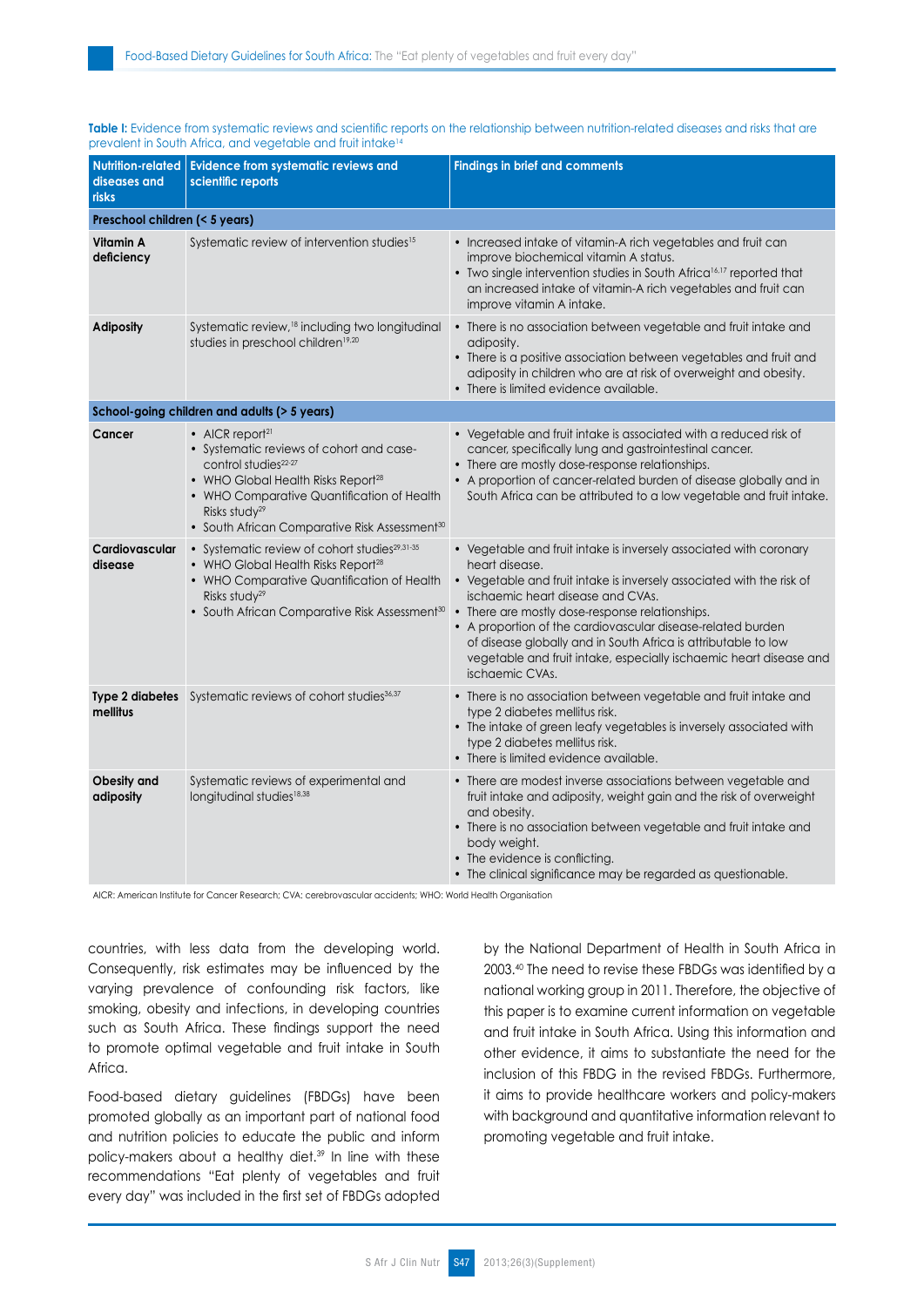# **Method**

In order to examine available information on vegetable and fruit intake in South African children and adults, including changes in dietary patterns (nutrition transition), data were extracted from work in the public domain, including published research papers, scientific health reports and monographs from authoritative organisations, both globally and in South Africa, as well as from library copies of theses and dissertations.

## **Eligibility criteria**

Human studies, published in English, that reported on the dietary intake of vegetables and/or fruit, and relevant dietary information that related to vegetables and/or fruit pertaining to South Africans of all ages, were included.

#### **Search strategy and selection of evidence**

A search was conducted in the electronic database Medline, and the African database Sabinet Online (within the "current and completed research" category of SAePublications), from January 1958 to February 2012. The search used combinations of full and truncated forms of the keywords "vegetable", "fruit", "diet", "eating", "intake", "practice" and "South Africa". Medical subject headings were used when appropriate. The websites of authoritative organisations were searched for relevant scientific reports, including the World Health Organization (WHO), Food and Agricultural Organization of the United Nations (FAO), South African Medical Research Council and Human Sciences Research Council of South Africa. Additionally, the reference lists of studies and reviews that were included were scanned to identify additional relevant studies. The titles and abstracts of publications identified by searches were screened, and pre-specified eligibility criteria applied. Potentially eligible publications were retrieved in full text for detailed evaluation and consideration for final inclusion.

#### **Results**

The search yielded a total of 510 articles. After initial screening, 39 were retrieved in full text for a more detailed evaluation, of which 13 studies met the eligibility criteria and were included. Four studies reported on vegetable and fruit intake in South African preschool children (< 5 years), and nine studies in school-going children and adults (5 years and older). Additional searches that included publications obtained from websites and reference lists were referenced accordingly.

# **Preschool children (< 5 years)**

Secondary analysis of National Food Consumption Survey (NFCS) dietary data (quantified food frequency questionnaire) reported a mean vegetable and fruit intake of 180.2 g/day [standard deviation (SD) 135.8] in 1- to 3-year-old children, and 206.2 g (SD 181.9) in 4- to 6-year-old children.41 Fruit excluded avocados, olives and nuts, and included juices. Vegetables excluded potatoes, sweet potatoes, mealies and sweet corn. Children from poorer households, or who were stunted or wasted, had lower intakes of vegetables and fruit compared to better nourished children or those from more affluent households. In terms of frequency of intake, vegetables and fruit were consumed 2.06 times per day (SD 1.24) by 1- to 3-year-old children and 2.16 times per day (SD 1.54) by 4- to 6-yearold children.41 Data from smaller regional studies in South African children under five years of age also indicate poor vegetable and fruit intake. A cross-sectional survey in 4 to 24-month-old infants (n = 115) in a low socio-economic rural African community in KwaZulu-Natal reported irregular intakes of vegetables and fruit, especially those that are rich in vitamin A.<sup>6</sup> Only 18% of infants aged 6-12 months (n = 475) in rural KwaZulu-Natal consumed vitamin A-rich vegetables and fruit during a single 24-hour recall period.42 According to a study in the Limpopo province, low vegetable and fruit intake was the cause of low intakes of folate, vitamin A and vitamin C in a cohort of children aged one (n = 156) and three years (n =  $162$ ).<sup>10</sup>

Using data from the NFCS (24-hour recall), Steyn et al reported that vitamin A-rich vegetables and fruit were eaten by only 23.8% of children, other vegetables by 30.8%, and other fruit by 22% of children. In this analysis, a dietary diversity score (DDS) was determined and validated against mean adequacy ratio (MAR) of the diet and anthropometric status. A DDS of at least 4 was demonstrated to be the lowest minimum requirement, and provided a specificity of 70% at > 50% MAR and a sensitivity of 75% at < 50% MAR of the overall diet. The diet of South African children was deemed to have a low mean DDS (3.6, SD 1.4) compared with that of other developing countries.43 A second analysis of NFCS data (24-hour recall data) determined which foods contributed most to energy, and the macronutrient and micronutrient intakes of South African children. Overall, the contribution of vegetables and fruit to all nutrients in the diet was found to be low.44

# **School-going children and adults (> 5 years)**

Analyses of the NFCS dietary data (quantified food frequency questionnaire) found that mean vegetable and fruit intake in 7- to 8.9-year-old children was 237.4 g (SD 297.7), and children in this age group consumed vegetables and fruit 2.29 times per day (SD 2.12).41 The most recent Youth Risk Behaviour Survey, conducted in a national sample of grade 8-11 adolescents (n = 10 270, aged 11-20 years), reported that during the week preceding the survey, 58% of the sample reported consuming fresh fruit often, defined as on four or more days. Thirty-nine per cent and 50% reported that they had eaten uncooked vegetables and cooked vegetables often, respectively.11 Data from the Transition and Health during Urbanisation of South Africans (THUSA BANA) study in the North West province reported a low intake of vegetables and fruit in a sample of 10- to 15-year-olds.45 A recent study that assessed lunchbox behaviour in primary school learners in the Western Cape (n = 717, aged 10-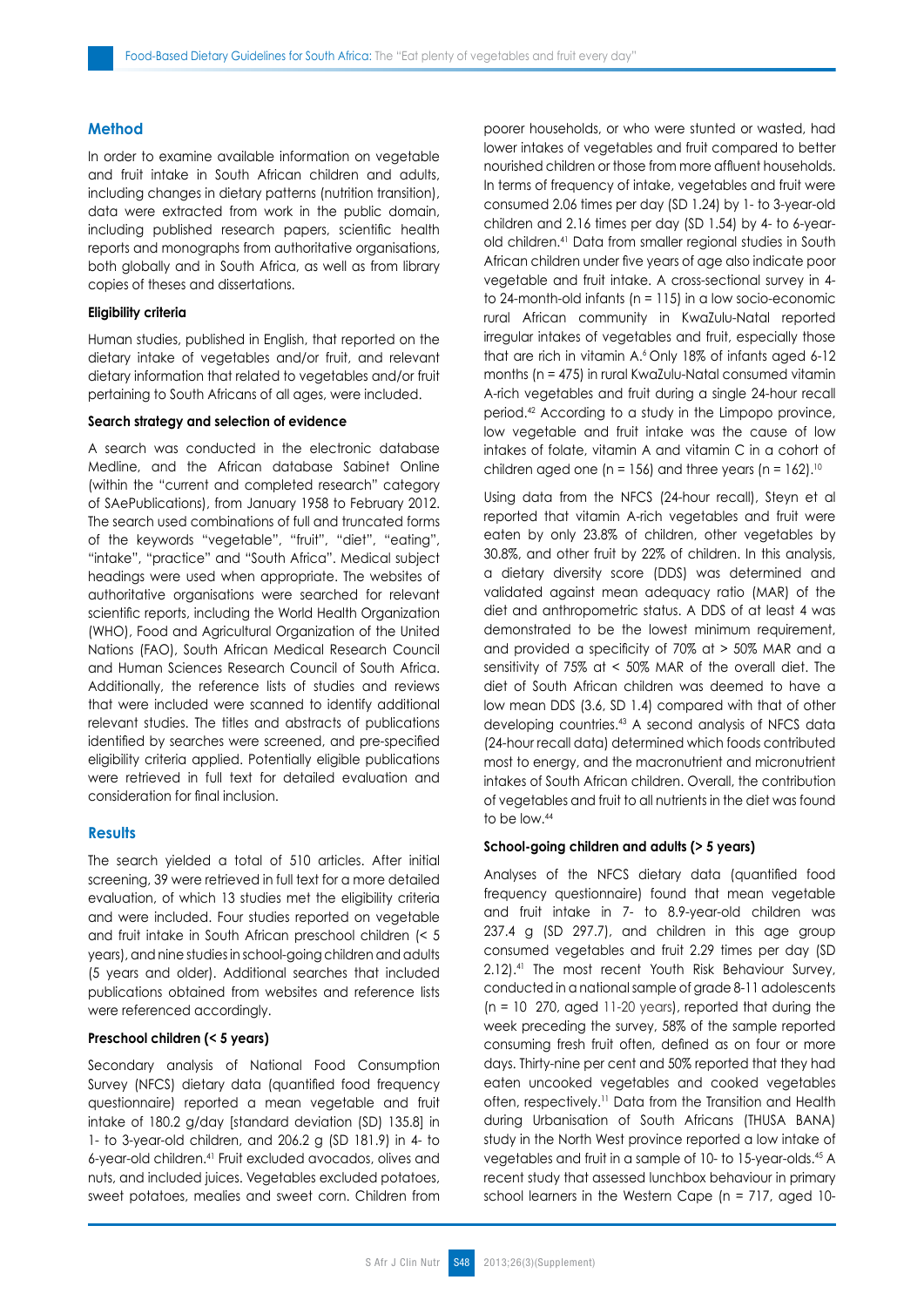12 years) reported that only 9% of lunchboxes contained fruit.46 Longitudinal data from the Birth to 20 study in South Africa collected at the ages of five (1995), seven (1997), nine (1999), 10 (2000) and 13 (2003) years (n = 173), showed that the number of recordings of vegetables and fruit decreased steadily in the sample from 1995 to 2003. Fruit juice showed a highly irregular pattern of recordings, with an overall increase from 1995 to 2003.<sup>47</sup> In peri-urban households in KwaZulu-Natal, vegetable and fruit intake was reportedly low, and average per capita intake ranged from 99 g/day for 2- to 5-year-old children (n = 73), 109 g/day for grade 6 and 7 learners (n = 399) and 124 g/ day for female caregivers ( $n = 394$ ).<sup>48</sup>

In South Africa, the prevalence of low vegetable and fruit intake (< 400 g/day) was reported to be 72.2% [95% confidence interval (CI): 69.1-75.3] in men and 66.7 (95% CI: 63-70.3) in women. This was according to data from the World Health Survey (2002-2003), which included a sample of 196 373 adults in 52 countries.<sup>49</sup> According to a cross-sectional survey on South Africans aged 16 years and older, representative of adults from all specified ages, provinces, geographic areas and socio-economic strata (n = 3 287), the least consumed food group was the vitamin A-rich vegetable and fruit food group, with only 17% (95% CI: 15-18) of adults having consumed an item from this group. Twenty-five per cent (95% CI: 24-27) of adults had consumed an item from the other vegetable food group and 52% (95% CI: 50-54) from the other fruit group. Variations in DDS were evident according to province area and living standards measure (LSM), but overall, most South Africans consumed a diet that was low in dietary variety (DDS 4.02, 95% CI: 3.96-4.07). The results reflected that poorer people have a diminished ability to access a large variety of food.50

There are no national quantitative dietary data on South African adolescents or adults. Secondary analyses have been carried out using data extrapolated from isolated surveys in adults.<sup>51</sup> For the South African Comparative Risk Assessment (CRA), the pooled data from these secondary analyses were re-analysed to determine the mean vegetable and fruit consumption, excluding potatoes, in g/day for adults who were older than 15 years of age.<sup>30</sup> The population-weighted mean per capita vegetable and fruit intake over all ages was just under three servings (235 g/day in males and 226 g/day in females). It was estimated that approximately 80% of adults 15 years and older consumed less than 400 g/day (five servings). In the CRA in 2000, low intake accounted for 3.2% of total deaths and was ranked eleventh on the list of 17 selected risk factors, accounting for 1.1% of the 16.2-million disabilityadjusted life years.30 Dietary intake data in South Africa indicate an increase in vegetable and fruit intake after urbanisation. However, consumption levels of vegetables and fruit remain below recommendations, 52,53 and are combined with dietary changes that are consistent with a population undergoing the nutrition transition, namely changes from a traditional high-carbohydrate, high-fibre, low-fat diet to one with a higher fat and sugar intake and a lower carbohydrate and fibre intake.<sup>54</sup>

#### **Food balance sheets**

Although they are a very crude estimate, food balance sheets provide an indication of the dietary intake of populations. The most recent national data from the FAO statistics for South Africa show that 192 g per capita per day of vegetables and fruit, excluding starchy roots, are supplied at national level (33.8 kg of fruit/capita/year or 92.6 g/person/day, and 36.1 kg of vegetables/capita/ year or 98.9 g/person/day).<sup>55</sup>

#### **Discussion**

#### **Vegetable and fruit intake in South Africa**

Available data indicate that at national, household and individual levels in South Africa, the quantities of available and consumed vegetables and fruit are much lower than those recommended. Theoretically, vegetable and fruit intake of 192 g/day, excluding starchy roots,<sup>55</sup> cannot begin to meet recommendations in children or adults (Table II). Estimated intakes in all age groups<sup>41</sup> were well below recommendations.

To protect against certain cancers and cardiovascular disease, the WHO recommends an intake of 400 g of vegetables and fruit per day in adults, the equivalent of five servings of 80 g each. $60$  This recommendation was based on a dose-response effect, which indicates an increased risk of disease at < 200 g/day, yet little benefit > 400 g/day.<sup>61</sup>This quantity is believed to provide sufficient micronutrients, particularly vitamin A, vitamin C, folate, vitamin E, potassium and fibre, in the diet.62 This distributions of 480 and 600 g/day in five-to 14-year-olds and adults, respectively, were estimated for the WHO Comparative Quantification of Health Risks.29 This is the exposure distribution that would result in the lowest population health risk, irrespective of whether or not currently attainable in practice.59 The estimated daily intake of vegetables and fruit in South Africans aged 15 and older (235 g/day in males and 226 g/day in females)<sup>30</sup> were well below the 400 g/day and 600 g/day recommendations established by the WHO. The WHO estimated that increasing individual vegetable and fruit intake up to the theoretical minimum-risk distribution could reduce the global burden of disease for ischaemic heart disease 30% for men and 31% for women and for ischaemic strokes by 18% for men and 19% for women. The potential reduction in disease attributable to an increase in vegetables and fruit was 19% and 20% for cancers of the stomach and oesophagus, respectively. Attributable risk fractions were lower for lung and colorectal cancers (12% and 2%).29

The assumption that a standard serving of vegetables or fruit weighs approximately 80 g is widely recognised and seems appropriate. However, actual consumed servings tend to be greater than 80 g for fruit and less than 80 g for vegetables. Naturally, actual serving sizes are extensively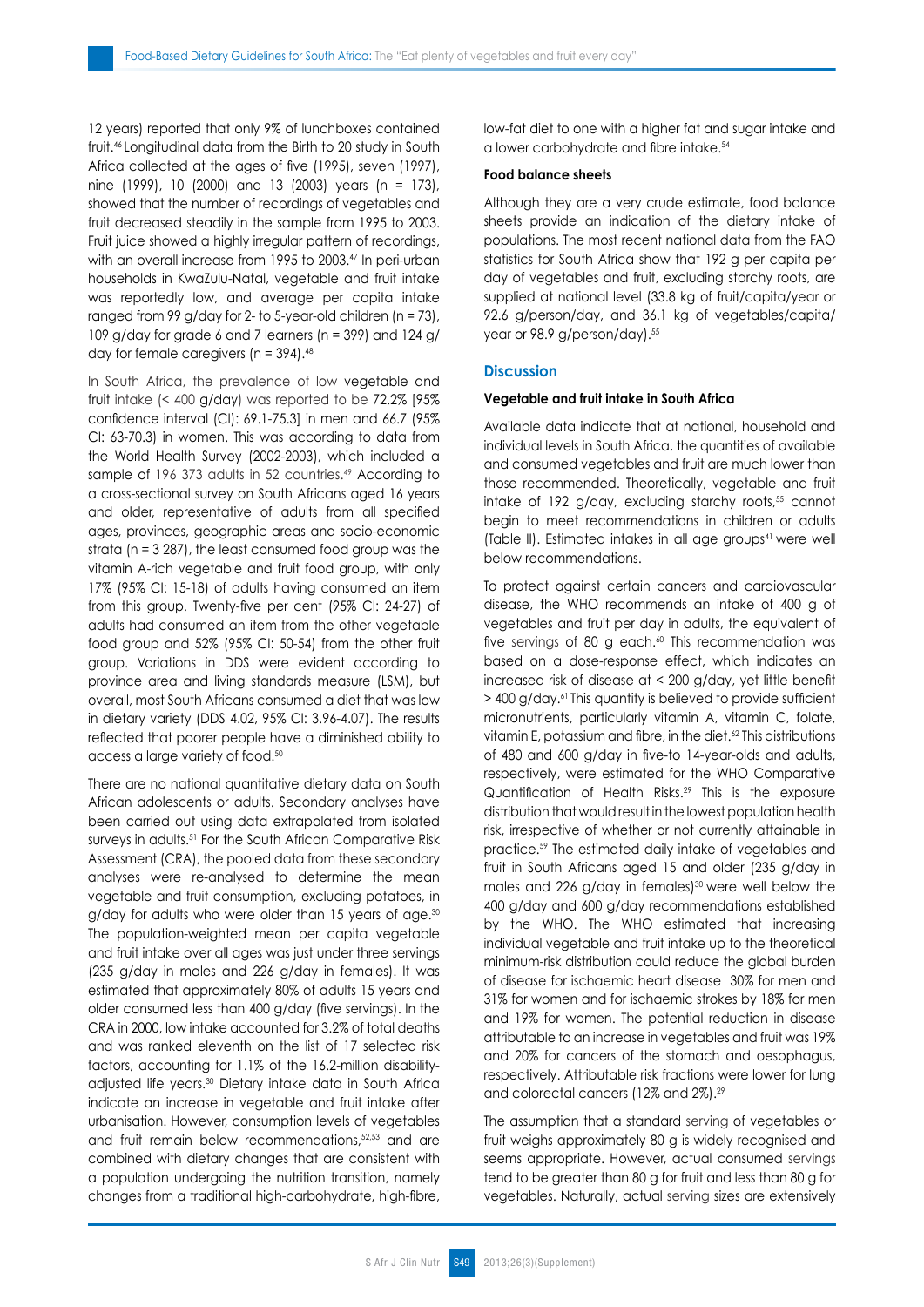| <b>Estimated intakes of vegetables</b><br>and fruit <sup>41</sup> |          | Recommended intake of vegetables and fruits<br>for preschool and school-going children |                                                                   |                                  |                              |                                                                           |
|-------------------------------------------------------------------|----------|----------------------------------------------------------------------------------------|-------------------------------------------------------------------|----------------------------------|------------------------------|---------------------------------------------------------------------------|
| Age<br>(in years)                                                 | $g$ /day | Age<br>(in years)                                                                      | <b>South African</b><br>paediatric<br>FBDGs (g/day) <sup>56</sup> | <b>MyPlate</b><br>$(g/day)^{57}$ | <b>AAP</b><br>$(g/day)^{58}$ | <b>WHO</b> theoretical<br>minimum-risk<br>distribution'<br>$(g/day)^{29}$ |
| $1 - 3$                                                           | 180      | $1 - 7$                                                                                | 320-480                                                           |                                  |                              |                                                                           |
|                                                                   |          |                                                                                        |                                                                   |                                  | 280 (1.75 cups)              |                                                                           |
| $4-6$                                                             | 206      | $2 - 3$                                                                                |                                                                   | 320 (2 cups)                     | 320 (2 cups)                 |                                                                           |
| $7-9$                                                             | 237      | $4 - 8$                                                                                |                                                                   | 400-480 (2.5-3<br>cups)          | 400-480 (2.5-3<br>cups)      |                                                                           |
|                                                                   |          | $0 - 4$                                                                                |                                                                   |                                  |                              | 330                                                                       |

Table II: A comparison of estimated intakes of vegetables and fruit in South African children, and associated recommendations<sup>41</sup>

AAP: American Academy of Pediatrics, FBDGs: food-based dietary guidelines, WHO: World Health Organization Half a cup equivalent to 80 g

Theoretical minimum risk is the exposure distribution that would result in the lowest population health risk, irrespective of whether or not currently attainable in practice59

variable between individuals of the same country and across countries. When a variety of both vegetables and fruit is eaten, the average intake quantity of 80 g per serving becomes more realistic.<sup>1</sup>

### **Dietary diversity and micronutrient adequacy**

Together with poor vegetable and fruit intake, the diets of many South African children and adults have a low DDS43,50 and thus poor micronutrient adequacy, since DDS is a valid indicator of the micronutrient adequacy of the diet.43 Dietary data in South Africa indicate that the diets of many children and adults may be low in certain essential micronutrients3,63 and the contribution of vegetables and fruit to nutrients in the diets of children are low.44 Dietary diversity is also deemed to be an outcome measure of food security at individual or household level.<sup>64</sup> In line with the predominance of low dietary variety, studies suggest that household food insecurity is widespread in South Africa, exacerbating inadequate micronutrient intakes by household members.<sup>50,65</sup> Low vegetable and fruit consumption has been recognised as a key contributor to micronutrient deficiencies in the developing world.<sup>66</sup> An increase in the diversity of food in the diet results in improved nutrient adequacy.43 Increasing vegetable and fruit intake in the diets of South Africans across the life cycle will contribute to increased dietary diversity and improved micronutrient intakes, since vegetables and fruit are low in energy and comparatively rich in micronutrients, phytonutrients and other bioactive compounds, as well as being good sources of dietary fibre.<sup>1</sup> Increasing the diversity of foods provided to young children, particularly vegetables and fruit, meat, poultry, fish and eggs, is recommended in order to improve micronutrient intake.<sup>67</sup> Data from 11 countries on children between six and 23 months of age reported a positive association between child dietary diversity and nutritional status, independent of socio-economic factors, and reported that dietary diversity may reflect diet quality.<sup>68</sup>

Emphasis has been placed on the quantity of vegetables and fruit in most scientific studies that have examined vegetable and fruit intake and human health. However, research also supports an increased consumption of a variety of vegetables and fruit.<sup>69</sup> Globally, national guidelines, health professionals and organisations advocate the need for people to consume a variety of vegetables and fruit. This is to promote the nutritional quality of the diet. Also, by increasing variety, the likelihood for greater total intake is increased.<sup>1,70</sup> Recent studies suggest that variety might be an important factor in the protective effect of vegetables and fruit on human health.<sup>71,72</sup>

The low vegetable and fruit intake by children in the NFCS is reflected in the low frequency of the intake of vegetables and fruit (approximately twice per day).<sup>41</sup> It follows that encouraging frequent consumption of vegetables and fruit increases the likelihood of greater quantities of vegetable and fruit intake. Furthermore, quantitative recommendations for intake promote the daily intake of these plant foods. 57,58,60

#### **The promotion of vegetable and fruit intake: FBDGs**

Following inclusion of the guideline "Eat plenty of vegetables and fruit every day" in the first set of FBDGs,<sup>40</sup> the reviewed evidence strongly supports the inclusion of this message in the 2011 revision of the FBDGs, to educate the public and inform policy-makers about the need for greater vegetable and fruit intake. This message meets recommendations that FBDGs should be short, clear and comprehensible in order to be remembered easily and to promote the implementation thereof.73

#### **The FBDG in practice**

Both children and adults in South Africa should aim to eat plenty of vegetables and fruit every day. The word "plenty" and the phrase "every day" require emphasis. Both promote the recommendation of high intakes of vegetables and fruit regularly. Results from the South African FBDG consumer study underlined two ways in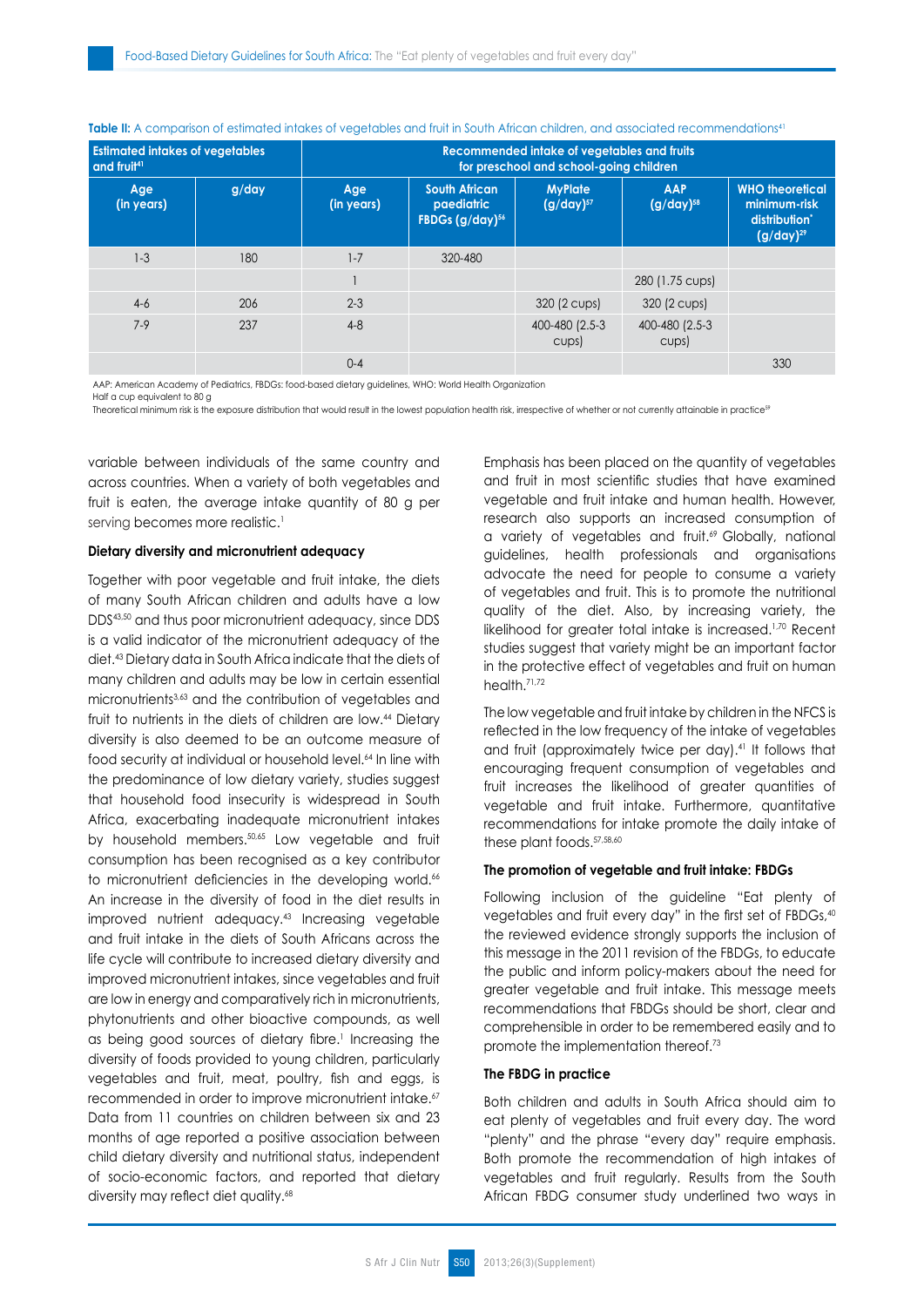which the word "plenty" could be interpreted. The first was frequency, e.g. "as often as possible" and "every day", and the second was quantity, e.g. "at least two per day".74

Recommendations for vegetable and fruit intake for preschool children depend on age. Parents and caregivers should aim for at least 320 g of vegetables and fruit every day (four servings of 80 g) in older children in this group. The recommendation for school children and adults is at least 400 g/day of vegetables and fruit (five servings of 80 g). A guide for serving sizes is provided in Table III. These recommendations exclude white potatoes, also called Irish potatoes, as vegetables. The inclusion or exclusion of potatoes and tubers as vegetables is regarded as controversial by some. The group includes yams, sweet potatoes, cassava or manioc and taro, and the starch content of these foods varies between 12% and 50%. Several dietary guidelines place potatoes in the cereal group, while others regard potatoes as vegetables. Some dietary guidelines overtly exclude potatoes from the recommendation to increase vegetable intake.<sup>1</sup> According to the WHO, potatoes and starchy tubers should not be included as vegetables.<sup>60</sup>

A wide variety of vegetables and fruit should be consumed every day, including different coloured vegetables and fruit and various types of these plant foods. Variety can be encouraged by aiming for a daily intake of at least one serving each of cruciferous vegetables (e.g. broccoli, cauliflower, Brussels sprouts and cabbage); dark-green leafy vegetables (e.g. spinach and *imifino,* a collective term for various dark-green leaves eaten as a vegetable; the leaves either grow wild or derive from vegetables such as pumpkin, beetroot and sweet potato);17 yellow-orange vegetables (e.g. orange-flesh sweet potato, carrots and butternut); and at least one daily serving of yellow-orange fruit types (e.g. mango and paw-paw, when in season). Some vegetables are acceptable eaten raw, while it is best to cook others to make them more digestible and palatable. Fruit should mostly be eaten fresh and raw, but can be eaten cooked or dried, preferably without added sugar. Most of the properties of the original produce are generally preserved in canned, frozen and dried vegetables and fruit.<sup>1</sup> Tinned and frozen vegetables and fruit, preferably without added sugar, salt or fat, can be used as nutritious alternatives to fresh vegetables and fruit. Fruit juices made from 100% pure juice provide most

#### **Table III:** A guide to the serving sizes of vegetables and fruit

| <b>Vegetables or fruit</b>            | <b>Serving size</b>                        |  |  |
|---------------------------------------|--------------------------------------------|--|--|
| Fresh, frozen, tinned<br>vegetables   | Half a cup (green or orange,<br>cooked)    |  |  |
| Leafy vegetables                      | One cup (raw)                              |  |  |
| Fresh fruit                           | One medium (whole) or two<br>small (whole) |  |  |
| Fresh, frozen, tinned fruit           | Half a cup (diced or cooked)               |  |  |
| 100% pure fruit or vegetable<br>juice | 125 ml (half a cup)                        |  |  |

of the micronutrients that are present in the original fruit, but fibre is lost, and in some instances sugar is added. Many products branded as "fruit drinks" contain only small quantities of the original fruit juice.<sup>1</sup> Consequently, eating fruit is preferable to drinking fruit juice because of its higher fibre content, but 100% pure fruit juice is acceptable as an occasional substitute.

From six months of age, puréed and mashed vegetables and fruit are important in the diets of infants, and choices of vegetables and fruit should be varied to ensure adequate energy and nutrient intake. By 12 months of age, infants should have progressed from puréed or mashed vegetables and fruit to smaller pieces that can be eaten as "finger foods", and should consume a wide variety of vegetables and fruit, as eaten by the rest of the family. Vegetables and fruit of suitable texture should be selected and hard vegetables and fruit (e.g. raw pieces) should be avoided until the risk of choking has diminished. Different coloured, textured and tasting vegetables and fruit, both fresh and cooked, should be offered frequently to preschool children, and parents and caregivers should display model behaviour by themselves consuming a wide variety of vegetables and fruit. As with all foods, some vegetables and fruit may need to be introduced more than 10 times before being accepted by children in this age group.75 An adequate intake of vegetables and fruit remains important throughout adulthood and into old age. Softer textured or cooked vegetables and fruit may be preferable to older people because of deteriorating dentition and taste perception. Table IV outlines practical ways to increase vegetable and fruit intake, maximising nutrients from vegetables and fruit and enabling economical vegetable and fruit purchasing.

#### **FBDG for vegetables and fruit in other countries**

The majority of other countries with FBDGs have included the promotion of vegetable and fruit intake either as a single guideline or as part of composite guideline that includes a number of food groups. The FBDGs that target vegetable and fruit intake in other developing countries mostly tend to be similar to the proposed guideline in South Africa, being only qualitative, such as the corresponding guideline in Namibia: "Eat fruit and vegetables every day". However, some developing countries have a quantitative element to the vegetable and fruit guideline, such as Chile, while certain developed countries only have a qualitative vegetable and fruit guideline, such as the UK: "Eat plenty of fruits and vegetables". The vegetable and fruit guideline in the USA is more detailed, comprehensive and quantitative: "Consume a sufficient amount of fruit and vegetables, while staying within energy needs". Two cups of fruit and two-and-a-half cups of vegetables per day are recommended for a referenced 2 000-calorie intake, with higher or lower amounts, depending on the calorie level.77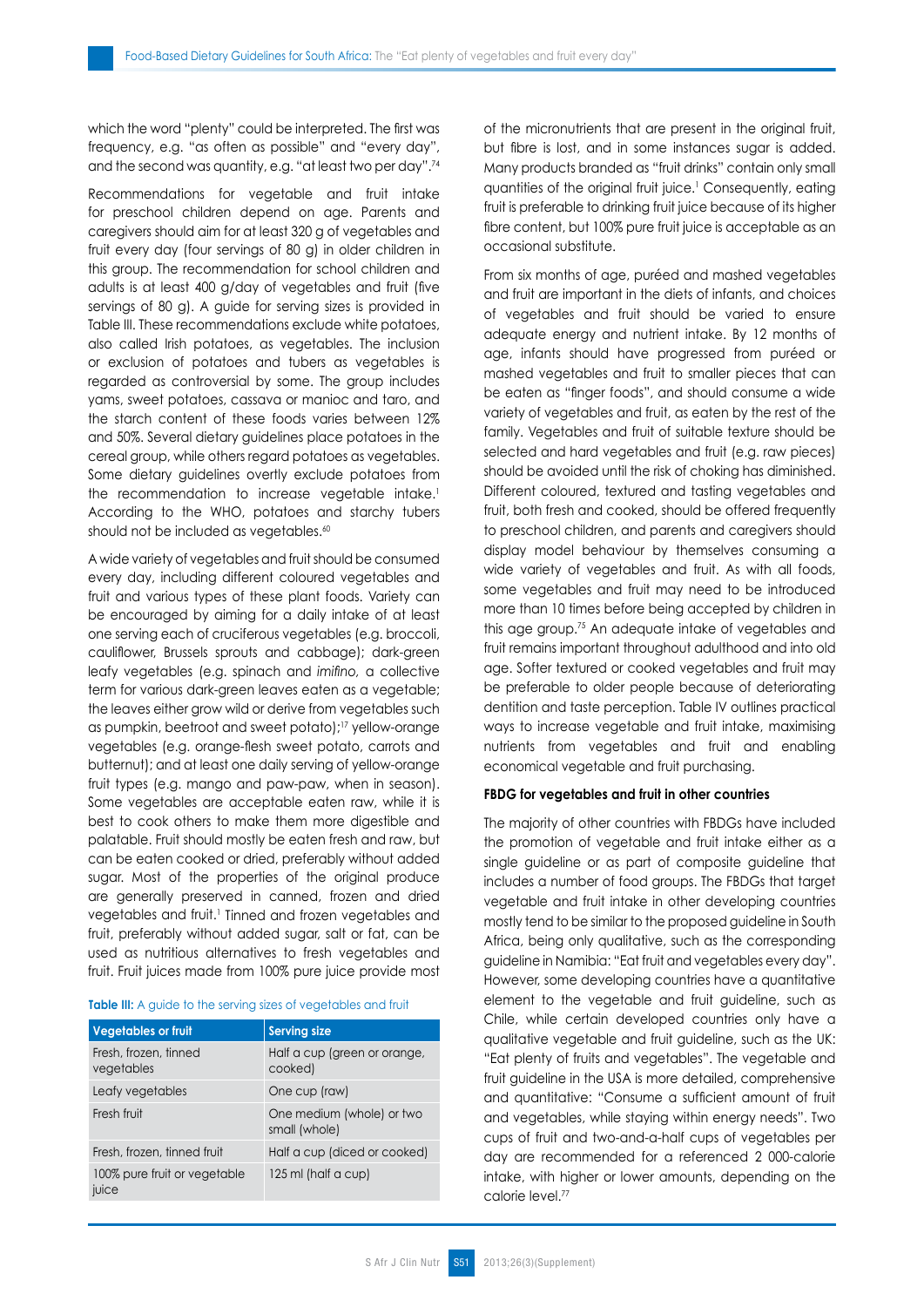#### **Barriers to eating plenty of vegetables and fruit every day**

The poor vegetable and fruit intake observed among South Africans of all ages is a cause for concern. Steyn et al evaluated the dietary content of NFCS dietary data (24-hour recall) according to the FBDG in children older than seven years.78 The guideline aimed at vegetable and fruit intake was one of those that was not being met.44 The question that arises is: Why is vegetable and fruit intake poor, and why is there poor compliance with this FBDG?

A review of quantitative studies on the determinants of vegetable and fruit consumption in children and adolescents reported that determinants that were most consistently supported by evidence were gender, age, socio-economic position, preferences, parental intake and

#### **Table IV:** Practical approaches to increasing vegetable and fruit intake, maximising the nutrients from vegetables and fruit, and enabling economical vegetable and fruit purchasing<sup>76</sup>

#### **Increasing vegetable and fruit intake**

- Try a new vegetable and fruit each week.
- Double the normal serving size of vegetables.
- Eat raw and dried fruit and raw vegetables, and drink fruit or vegetable juices as snacks.
- Eat fruit breakfast cereals and porridaes that contain bananas, apples, grapes and berries.
- Make a fruit salad or try baked fruit for dessert (use fruit in season).
- Make fruit kebabs.
- Add vegetables to sandwiches, stews, soups and curries.
- Eat a vegetarian dinner at least once a week.
- Enjoy a raw vegetable platter at parties.
- Add vegetables to favourite pasta and rice dishes.
- Use vegetables in egg dishes (e.g. onions, peppers, tomatoes and mushrooms).
- Enjoy international cuisine that makes use of vegetables, such as Spanish paellas, Chinese stir-fries, Greek moussaka, French ratatouille, Mexican enchiladas and Indian curries.

#### **Maximising nutrients from vegetables and fruits**

- Shop for vegetables and fruit weekly, and consume as soon as possible.
- Check the sell-by dates on packages when making a selection.
- Do not leave cut vegetables and fruits to stand exposed to air or soak them in water.
- Try using all parts of the plant (e.g. beetroot bulb leaves, and carrot tops).
- Cook vegetables for the shortest possible time, using a minimum amount of water.

#### **Saving money on vegetable and fruit purchases**

- Buy vegetables and fruit that are in season.
- Plan the weekly menu before shopping, so excess is not purchased that will spoil.
- Cook and freeze excess vegetables and fruit before they spoil and use them later (e.g. in stews or desserts).
- Store vegetables and fruit properly to maximise their shelf life (e.g. store bananas outside of the fridge).
- When buying in bulk, first consider the storage space at home. • Pre-processed foods cost more (e.g. peeled, cut and packaged pumpkin).
- Compare the cost of fresh and frozen vegetables and fruit.
- Match the quality or grade of food to suit the intended purpose.

home availability or accessibility.<sup>79</sup> A study in semi-urban  $(n = 100)$  and rural  $(n = 100)$  black adults in the Northern Province reported that vegetable and fruit intake was not associated with perceived barriers to healthy eating, including preparation time and effort, dining out regularly, expense and confusing recommendations, nor perceived health benefits (i.e. the belief that the risk of developing heart disease or cancer could be reduced by increasing vegetable and fruit intake or reducing fat intake), nor knowledge of healthy eating practices. However, there was a significant correlation between good perceived eating habits and vegetable and fruit intake consumption. Rural dwellers perceived more barriers to vegetable and fruit consumption, such as expense, confusing recommendations and time and effort.80

Although participants in the South African FBDG consumer study were aware of the health benefits of eating plenty of vegetables and fruit daily, they pointed out the following constraints to compliance with this guideline:74

- Black rural, informal urban and formal urban dwellers: Affordability (lack of household income) was regarded as the primary constraint on compliance. Cost was not mentioned as a barrier by Indian and white urban formal groups.
- All groups (black, coloured, Indian and white): Availability was strongly linked to fruit intake, and intake was highly dependent on seasonal supply fluctuations.
- All groups: Household taste preference was a barrier, with most resistance to vegetable and fruit intake from children and, in some instances, men in the households.

Similarly, in lower socio-economic groups, affordability was mentioned as a constraint to compliance with the proposed South African paediatric FBDG "Children need plenty of vegetables and fruit every day".81 Cost was also reported to be the major barrier that prohibited daily consumption of vegetables and fruit in periurban households in KwaZulu-Natal, although it was less of a constraint in higher LSM groups. Frequency of usual consumption for both vegetables and fruit increased over the LSM groups.<sup>48</sup> Likewise, in the NFCS, greater consumption of vegetables and fruit was also demonstrated in households with a higher income.41 Work by Drewnowski et al in the USA and France also found cost to be a major barrier to vegetable and fruit intake. A greater intake of vegetables and fruit was associated with an increase in diet costs, while energydense diets that were high in fat and sugar and low in vegetables and fruit were more affordable.<sup>82,83</sup> These findings were confirmed in a study in the Western Cape province. Healthier food choices were considerably more expensive than commonly consumed less healthy food.<sup>84</sup> In terms of availability, data suggest that healthier food choices, including vegetables and fruit, seem to nearly always be available in supermarkets in urban areas in South Africa. However, food costs pressure lower-income groups in these areas to select cheaper sources of energy,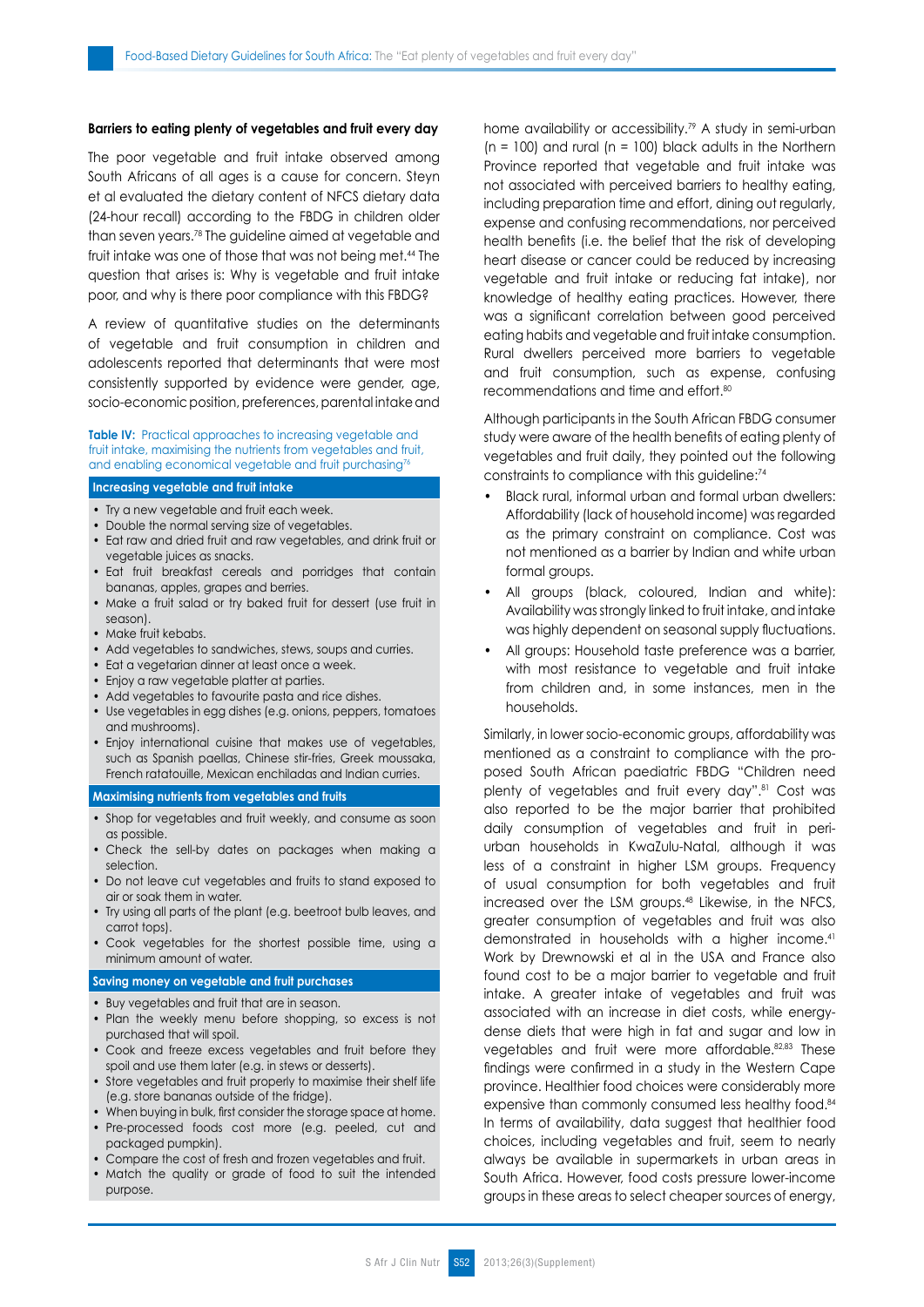such as refined cereals and foods with added sugar and fat.84 In rural areas in the Western Cape, larger towns were typically found to have a supermarket that sold a wide selection of healthy food choices. However, in small towns, the local food stores were usually small and had a limited choice of healthy foods.84 In summary, then, data show the affordability of vegetables and fruit to be a major barrier to adequate daily intake of these foods, especially when income levels are low, as is the case for most of the population of South Africa.<sup>85</sup> Availability and taste preferences have also been identified as barriers to the daily intake of plenty of vegetables and fruit in South Africa. It should also be noted that other factors within the biological environments of populations influence vegetable and fruit intake. A systematic review of psychosocial determinants of fruit and vegetable intake in adult populations reported that the most consistent variables that predicted behaviour were habits, motivation and goals, beliefs about capabilities, and knowledge and taste.<sup>86</sup>

# **Recommendations for the implementation of the FBDG and overcoming barriers thereto**

Both nutrition education and communication are integral components of nutrition intervention approaches, 87 such as the FBDGs. Consequently, part of the effective implementation of the FBDG for vegetable and fruit intake includes educating the South African public about the importance and benefits of eating adequate quantities of vegetables and fruit every day. This can be achieved through effective education and communication strategies, rather than aiming to motivate and enable citizens to comply. The FAO and WHO recommend that educational materials should be developed to support the implementation of FBDGs. Material was developed by the National Department of Health following the adoption of the FBDGs in 2003.<sup>88</sup> It should provide additional accessible information on the practical application of increasing vegetable and fruit intake in everyday living. Suggestions of radical changes to current habits tend to be less successful than recommendations on small changes. Educational material should include visual aids that are clear and comprehensible.73 The food guide that is currently under development by the Department of Health should be aligned with the FBDG for vegetable and fruit intake. It is recommended that stakeholders should be involved in producing educational material that promotes vegetable and fruit intake, as this enhances the quality of the material.<sup>73</sup>

A variety of communication strategies and media that target all age groups and levels of literacy should be used to promote vegetable and fruit consumption in South Africa. Repeated communication of the same message via different media reinforces the message and this helps to achieve a more significant impact. The content of the education, communication and intervention strategies should provide practical, affordable, accessible and culturally acceptable ways in which to improve vegetable and fruit intake, and must be tailored to suit the different population groups in South Africa. Education without practical information is less likely to be implemented by the public.<sup>73</sup>

Education, communication and intervention strategies should be based on practical ideas that aim to overcome the identified barriers of vegetable and fruit intake, namely taste preferences, accessibility and affordability. In this regard, the increased use of indigenous crops in the South African diet has been identified as having the potential to contribute to an increased intake of vegetables.89 The benefits of indigenous vegetables are that they require minimum production input, are familiar, and people know how to cultivate and prepare them. Examples of indigenous vegetables include African leafy vegetables (*imifino*). In general, these vegetables grow quickly in soils of limited fertility, can be harvested within a short period of time, provide good ground cover, are relatively drought tolerant, and are often cultivated without pesticides or fertilisers.<sup>90</sup> Recently, the availability of, access to, and nutrition-related uses of African leafy vegetables in rural and urban households in two provinces in South Africa were determined. The authors concluded that the aforementioned factors were context specific, with differences between provinces and rural and urban areas. Consequently, findings in specific geographical areas cannot be generalised to the overall population of South Africa. In this study, amaranth was reported to have the potential to contribute significantly to the vitamin A needs of nutritionally vulnerable communities.<sup>91</sup> These are important considerations for education, communication and intervention strategies that aim to increase indigenous vegetable intake. The barriers of, accessibility to, and affordability of vegetables and fruit can be addressed through targeted home gardens, as recommended by Faber et al.92

Strategies which motivate the public to eat plenty of vegetables and fruit every day should be target all age groups, socio-economic levels and consumer domains. Identified consumer domains for vegetables and fruit in South Africa include rural smallholders (who produce vegetables and fruit for their own consumption), marketdependent consumers, mixed consumers and institutional consumers.93 All stakeholders, particularly those at regulatory and government level, need to be involved in promoting vegetable and fruit intake, including the public sector, private sector, nongovernmental organisations, (e.g. 5-A-Day for Better Health Trust), and international stakeholders, such as the WHO. According to Dwyer, endorsement from the private sector is particularly valuable for the successful implementation of such a campagin.94 In addition, government-related food distribution, food services and nutrition programmes should adopt and apply the guideline that promotes vegetable and fruit intake.73 Furthermore, it is important that all messages that relate to this FBDG are consistently disseminated to all stakeholders.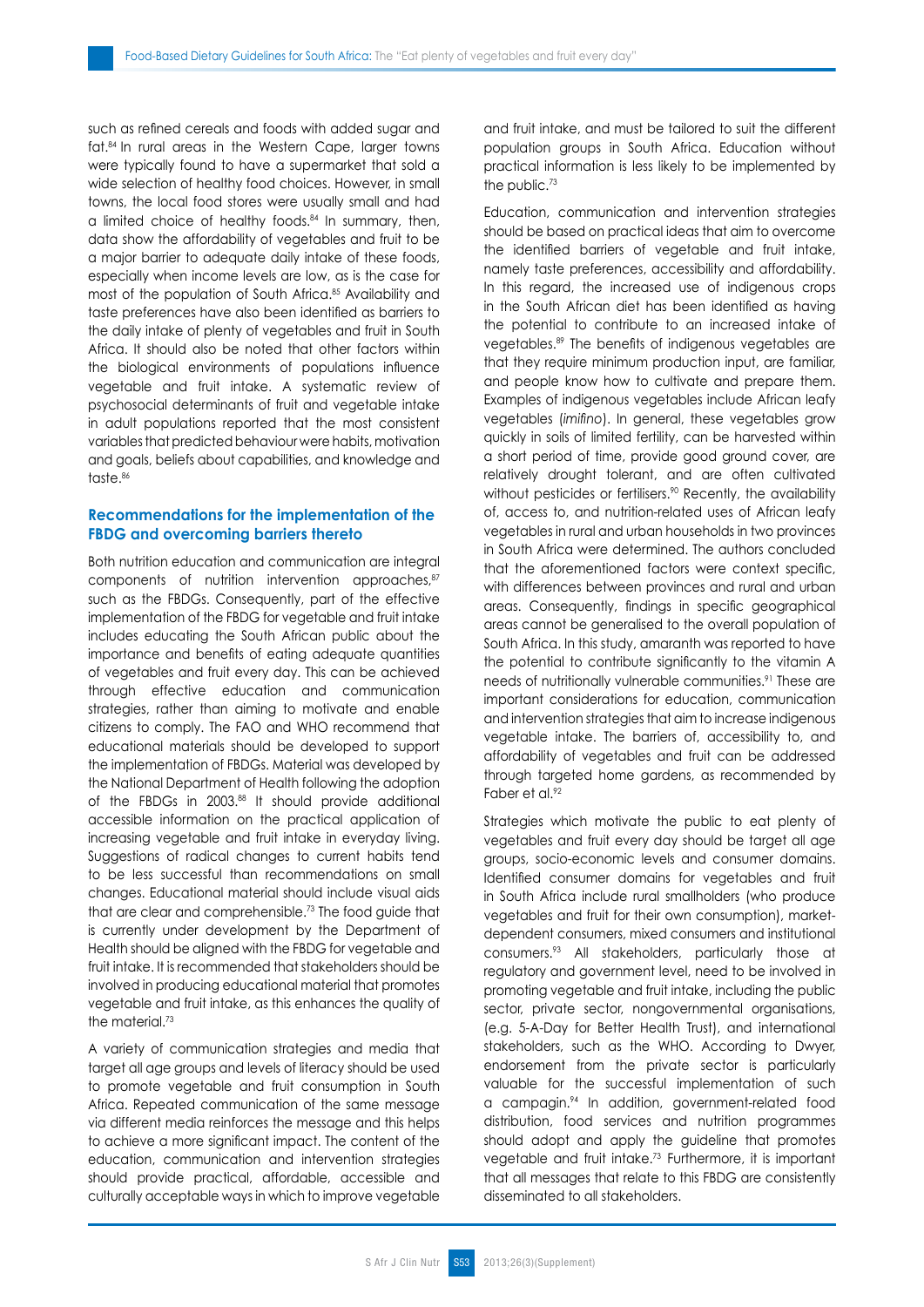The promotion of vegetables and fruit should serve as a platform for broader health strategies that form part of wider health promotion and disease prevention strategies and campaigns at population level. This has been judged to be more likely to result in behavioural change, whether targeting a specific target group or setting, or focusing on specific approaches.95 Thomson and Ravia reiterated this in a recent systematic review in which it was stated that achieving and sustaining vegetable and fruit intake at recommended levels across the population will need stronger behavioural interventions that are strategically combined with other approaches. The latter includes efforts to use social marketing and behavioural economics to address costs, health benefits, convenience, access and availability, competitive foods and the perceived value of habitually adopting this health behaviour in an effort to decrease disease burden in the population.<sup>96</sup> The affordability of vegetables and fruit is a particularly important barrier in South Africa, where food insecurity affects a large percentage of the population.50,65 The promotion of more costly foods to low-income and food-insecure households is not an effective strategy for public health.82 It is recommended that the government and business sector implement strategies that enable poor households to comply with the FBDG "Eat plenty of vegetables and fruits every day", through adequate access to a variety of affordable vegetables and fruit.48 This should include policies and strategies, such as the manipulation of vegetable and fruit prices through taxation and subsidies.84 A comprehensive policy approach that takes behavioural nutrition and the economics of food choice into account is required to make healthier foods more affordable.<sup>82</sup>

# **Conclusion and recommendations**

The evidence reviewed in this paper shows that vegetable and fruit intake is below recommendations in South Africans of all ages. Interventions such as the FBDG, which is aimed at improving vegetable and fruit intake, have the potential to contribute to reducing the burden of nutritionrelated disease in South Africa, specifically by being a factor in the reduction of the risk of vitamin A deficiency in preschool children and of certain prevalent cancers (e.g. lung and gastrointestinal), as well as cardiovascular disease mortality, coronary heart disease, ischaemic heart disease, stroke and cardiac failure in adults. It is clear that vegetable and fruit intake needs to be promoted in South Africa. Consequently, the FBDG "Eat plenty of vegetables and fruit every day" is an essential guideline for inclusion in the revised FBDGs, in order to educate the public and inform policy makers. A number of practical considerations that complement this FBDG have been provided in this paper, including recommendations on variety, quantities and serving sizes across the life cycle. The primary barriers to vegetable and fruit intake in South Africa are affordability, availability and taste preferences. Recommendations for the implementation of the FBDG, and for overcoming barriers to eating adequate quantities of vegetables and fruit, have been outlined. The processes of evaluation and monitoring of all levels of implementation of this and other FBDGs need to be instituted, as these are invaluable in ascertaining the progress made, whether or not the target groups have been reached, and whether improvement in vegetable and fruit intake has been achieved.

## **Acknowledgements**

Leigh-Ann Silber is acknowledged for her input into this manuscript.

#### **References**

- 1. Agudo A. Measuring intake of fruit and vegetables. Kobe: Joint FAO/ WHO Workshop on Fruit and Vegetables for Health; 2004 [homepage on the Internet]. Available from: http://www.who.int/dietphysicalactivity/ publications/f&v\_intake\_measurement.pdf
- 2. Bosman L, Herselman MG, Kruger HS, Labadarios D. Secondary analysis of anthropometric data from a South African national food consumption survey, using different growth reference standards. Matern Child Health J. 2011;15(8):1372-1380.
- 3. Labadarios D, Steyn NP, Maunder E, et al. The National Food Consumption Survey (NFCS): South Africa, 1999. Public Health Nutr. 2005;8(5):533-543.
- 4. Norman R, Bradshaw D, Schneider M, et al. A comparative risk assessment for South Africa in 2000: towards promoting health and preventing disease. S Afr Med J. 2007;97(8 Pt 2):637-641.
- 5. Bourne LT, Langenhoven ML, Steyn K, et al. Nutritional status of 3-6 year-old African children in the Cape Peninsula. East Afr Med J. 1994;71(11):695-702.
- 6. Faber M, Benade AJ. Nutritional status and dietary practices of 4-24-month-old children from a rural South African community. Public Health Nutr. 1999;2(2):179-185.
- 7. Labadarios D, Middelkoop A. Children aged 6-71 months in South Africa, 1994: the anthropometric, vitamin A and iron status. Pretoria: South African Vitamin A Consultative Group; 1995.
- 8. Labadarios D, Steyn NP, Maunder E, et al. The National Food Consumption Survey (NFCS): children aged 1-9 years, South Africa, 1999. Pretoria: Department of Health; 2000.
- 9. Labadarios D, Swart R, Maunder EMW, et al. Executive summary of the National Food Consumption Survey Fortification Baseline (NFCS-FB-I) South Africa, 2005. S Afr J Clin Nutr. 2008;21(3):S247-S300.
- 10. Mamabolo RL, Steyn NP, Alberts M. Can the high prevalence of micronutrient deficiencies, stunting and overweight in children at ages 1 and 3 years in the Central Region of Limpopo province be explained by diet? S Afr J Clin Nutr. 2006;19(3):102-113.
- 11. Reddy SP, James S, Sewpaul R, et al. Umthente Uhlaba Usamila: The South African Youth Risk Behaviour Survey 2008. Cape Town: South African Medical Research Council; 2010.
- 12. MayosiBM, Flisher AJ, Lalloo UG, et alo. The burden of non-communicable diseases in South Africa. Lancet. 2009;374(9693):934-947.
- 13. Norman R, Bradshaw D, Groenewald P, et al. Revised burden of disease estimates for the Comparative Risk Factor Assessment, South Africa 2000. Cape Town: South African Medical Research Council; 2006.
- 14. Naude CE. Would an increase in vegetable and fruit intake help reduce the burden of nutrition-related disease in South Africa? An umbrella review of the evidence. S Afr J Clin Nutr. 2013;26(3):104-114.
- 15. Masset E, Haddad L, Cornelius A, Isaza-Castro J. A systematic review of agricultural interventions that aim to improve nutritional status of children [homepage on the Internet]. 2011: Available from: http:// www.dfid.gov.uk/R4D/PDF/Outputs/SystematicReviews/Masset\_etal\_ agriculture\_and\_nutrition.pdf
- 16. Faber M, Laubscher R. Seasonal availability and dietary intake of betacarotene-rich vegetables and fruit of 2-year-old to 5-year-old children in a rural South African setting growing these crops at household level. Int J Food Sci Nutr. 2008;59(1):46-60.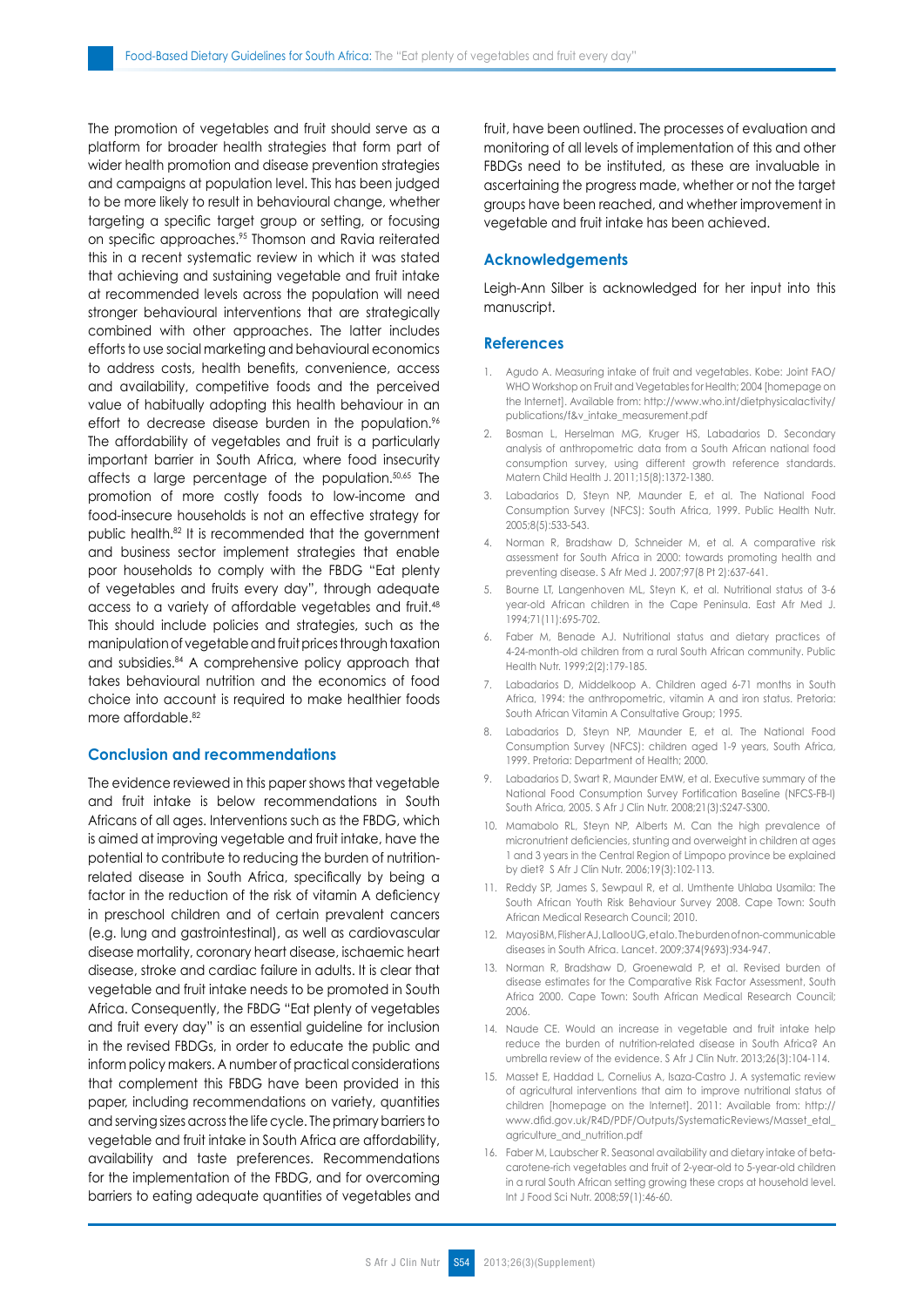- 17. Faber M, van Jaarsveld PJ, Laubscher R. The contribution of darkgreen leafy vegetables to total micronutrient intake of two- to fiveyear-old children in a rural setting. Water SA. 2007;33(3):407-412.
- 18. Ledoux TA, Hingle MD, Baranowski T. Relationship of fruit and vegetable intake with adiposity: a systematic review. Obes Rev. 2011;12(5):e143-e150.
- 19. Faith MS, Dennison BA, Edmunds LS, Stratton HH. Fruit juice intake predicts increased adiposity gain in children from low-income families: weight status-by-environment interaction. Pediatrics. 2006;118(5):2066-2075.
- 20. Newby PK, Peterson KE, Berkey CS, et al. Dietary composition and weight change among low-income preschool children. Arch Pediatr Adolesc Med. 2003;157(8):759-764.
- 21. American Institute for Cancer Research, World Cancer Research Fund. Food, Nutrition, Physical Activity, and the Prevention of Cancer. A global perspective. Washington DC: AICR; 2007.
- 22. Aune D, Lau R, Chan DS, et al. Nonlinear reduction in risk for colorectal cancer by fruit and vegetable intake based on meta-analysis of prospective studies. Gastroenterology. 2011;141(1):106-118.
- 23. Kim HJ, Lim SY, Lee JS, et al. Fresh and pickled vegetable consumption and gastric cancer in Japanese and Korean populations: a metaanalysis of observational studies. Cancer Sci. 2010;101(2):508-516.
- 24. Lam TK, Gallicchio L, Lindsley K, et al. Cruciferous vegetable consumption and lung cancer risk: a systematic review. Cancer Epidemiol Biomarkers Prev. 2009;18(1):184-195.
- 25. Soerjomataram I, Oomen D, Lemmens V, et al. Increased consumption of fruit and vegetables and future cancer incidence in selected European countries. Eur J Cancer. 2010 Sep;46(14):2563-2580.
- 26. Wakai K, Matsuo K, Nagata C, et al. Lung cancer risk and consumption of vegetables and fruit: an evaluation based on a systematic review of epidemiological evidence from Japan. Jpn J Clin Oncol. 2011;41(5):693-708.
- 27. Zhou Y, Zhuang W, Hu W, et al. Consumption of large amounts of Allium vegetables reduces risk for gastric cancer in a meta-analysis. Gastroenterology. 2011;141(1):80-89.
- 28. World Health Organization. Global health risks: mortality and burden of disease attributable to selected major risks. Geneva: World Health Organization; 2009.
- 29. Lock K, Pomerleau J, Causer L, McKee M. Global burden of disease due to low fruit and vegetable consumption. In: Ezzati M, Lopez AD, Rodgers A, Murray CJL, editors. Comparative quantification of health risks: global and regional burden of disease attributable to selected major risk factors. Geneva: World Health Organisation, 2004; p. 597-728.
- 30. Schneider M, Norman R, Steyn NP, Bradshaw D. Estimating the burden of disease attributable to low fruit and vegetable intake in South Africa in 2000. S Afr Med J. 2007;97(8):717-723.
- 31. Dauchet L, Amouyel P, Hercberg S, Dallongeville J. Fruit and vegetable consumption and risk of coronary heart disease: a meta-analysis of cohort studies. J Nutr. 2006;136(10):2588-2593.
- 32. He FJ, Nowson CA, Lucas M, MacGregor GA. Increased consumption of fruit and vegetables is related to a reduced risk of coronary heart disease: meta-analysis of cohort studies. J Hum Hypertens. 2007;21(9):717-728.
- 33. Dauchet L, Amouyel P, Dallongeville J. Fruit and vegetable consumption and risk of stroke: a meta-analysis of cohort studies. Neurology. 2005;65(8):1193-1197.
- 34. He FJ, Nowson CA, MacGregor GA. Fruit and vegetable consumption and stroke: meta-analysis of cohort studies. Lancet. 2006;367(9507):320-326.
- 35. Law MR, Morris JK. By how much does fruit and vegetable consumption reduce the risk of ischaemic heart disease? Eur J Clin Nutr. 1998;52(8):549-556.
- 36. Carter P, Gray LJ, Troughton J, et al. Fruit and vegetable intake and incidence of type 2 diabetes mellitus: systematic review and metaanalysis. BMJ. 2010;341:c4229.
- 37. Hamer M, Chida Y. Intake of fruit, vegetables, and antioxidants and risk of type 2 diabetes: systematic review and meta-analysis. J Hypertens. 2007;25(12):2361-2369.
- 38. Alinia S, Hels O, Tetens I. The potential association between fruit intake and body weight: a review. Obes Rev. 2009;10(6):639-647.
- 39. World Health Organization. Global strategy on diet, physical activity and health. Geneva: World Health Organization; 2004.
- 40. Love P, Sayed N. Eat plenty of vegetables and fruit every day. S Afr J Clin Nutr. 2001;14(3):S24-S32.
- 41. Naude CE. Fruit and vegetable consumption by South African children, aged 12 to 108 months: a secondary analysis of the National Food Consumption Survey data. Stellenbosch: Stellenbosch University; 2007.
- 42. Faber M. Complementary foods consumed by 6-12-month-old rural infants in South Africa are inadequate in micronutrients. Public Health Nutr. 2005;8(4):373-381.
- 43. Steyn NP, Nel JH, Nantel G, et al. Food variety and dietary diversity scores in children: are they good indicators of dietary adequacy? Public Health Nutr. 2006;9(5):644-650.
- 44. Steyn NP, Maunder EMW, Labadarios D, Nel JH. Foods and beverages that make significant contributions to macro- and micronutrient intakes of children in South Africa: do they meet the food-based dietary guidelines? S Afr J Clin Nutr. 2006;19(2):66-76.
- 45. Rossouw CR. Eating habits and nutrient intakes of 10-15 year old children in the North West Province Potchefstroom: North West University; 2005.
- 46. Abrahams Z, de Villiers A, Steyn NP, et al. What's in the lunchbox? Dietary behaviour of learners from disadvantaged schools in the Western Cape, South Africa. Public Health Nutr. 2011;14(10):1752-1758.
- 47. Pedro TM, MacKeown JM, Norris SA. Variety and total number of food items recorded by a true longitudinal group of urban black South African children at five interceptions between 1995 and 2003: the Birthto-Twenty (Bt20) Study. Public Health Nutr. 2008;11(6):616-623.
- 48. Faber M, Laubscher R, Laurie S. Availability of, access to and consumption of fruits and vegetables in a peri-urban area in KwaZulu-Natal, South Africa. Matern Child Nutr. 2013;9(3):409-424.
- 49. Hall JN, Moore S, Harper SB, Lynch JW. Global variability in fruit and vegetable consumption. Am J Prev Med. 2009;36(5):402-409. e5.
- 50. Labadarios D, Steyn NP, Nel J. How diverse is the diet of adult South Africans? Nutr J. 2011;10:33.
- 51. Steyn NP, Nel JH, Casey A. Secondary data analyses of dietary surveys undertaken in South Africa to determine usual food consumption of the population. Public Health Nutr. 2003;6(7):631-644.
- 52. Steyn K, Fourie J, Temple Ne. Chronic diseases of lifestyle in South Africa: 1995-2005. Cape Town: South African Medical Research Council; 2006.
- 53. Vorster HH, Venter CS, Wissing MP, Margetts BM. The nutrition and health transition in the North West Province of South Africa: a review of the THUSA (Transition and Health during Urbanisation of South Africans) study. Public Health Nutr. 2005;8(5):480-490.
- 54. Steyn NP, Bradshaw D, Norman R, et al. Dietary changes and the health transition in South Africa: implications for health policy. Cape Town: South African Medical Research Council; 2006.
- 55. Food and Agriculture Organization statistics: food balance sheets [homepage on the Interent]. 2007. c2012. Available from: http:// faostat.fao.org/site/368/default.aspx#ancor
- 56. Bowley NA, Pentz-Kluyts MA, Bourne LT, Marino LV. Feeding the 1 to 7-year-old child. A support paper for the South African paediatric food-based dietary guidelines. Matern Child Nutr. 2007;3(4):281-291.
- 57. US Department of Agriculture. MyPlate [homepage on the Internet]. 2011. c2012. Available from: http://www.choosemyplate.gov/ food-groups
- 58. Gidding SS, Dennison BA, Birch LL, et al. Dietary recommendations for children and adolescents. Circulation. 2005;112(13):2061-2075.
- 59. Murray CJ, Ezzati M, Lopez AD, et al. Comparative quantification of health risks conceptual framework and methodological issues. Popul Health Metr. 2003;1(1):1.
- 60. World Health Organization/Food and Agricultural Organization. Diet, nutrition and the prevention of chronic disease. Report of a joint WHO/ FAO expert consultation. Geneva: World Health Organization; 2003.
- 61. Smith-Warner SA, Spiegelman D, Yaun SS, et al. Intake of fruits and vegetables and risk of breast cancer: a pooled analysis of cohort studies. JAMA. 2001;285(6):769-776.